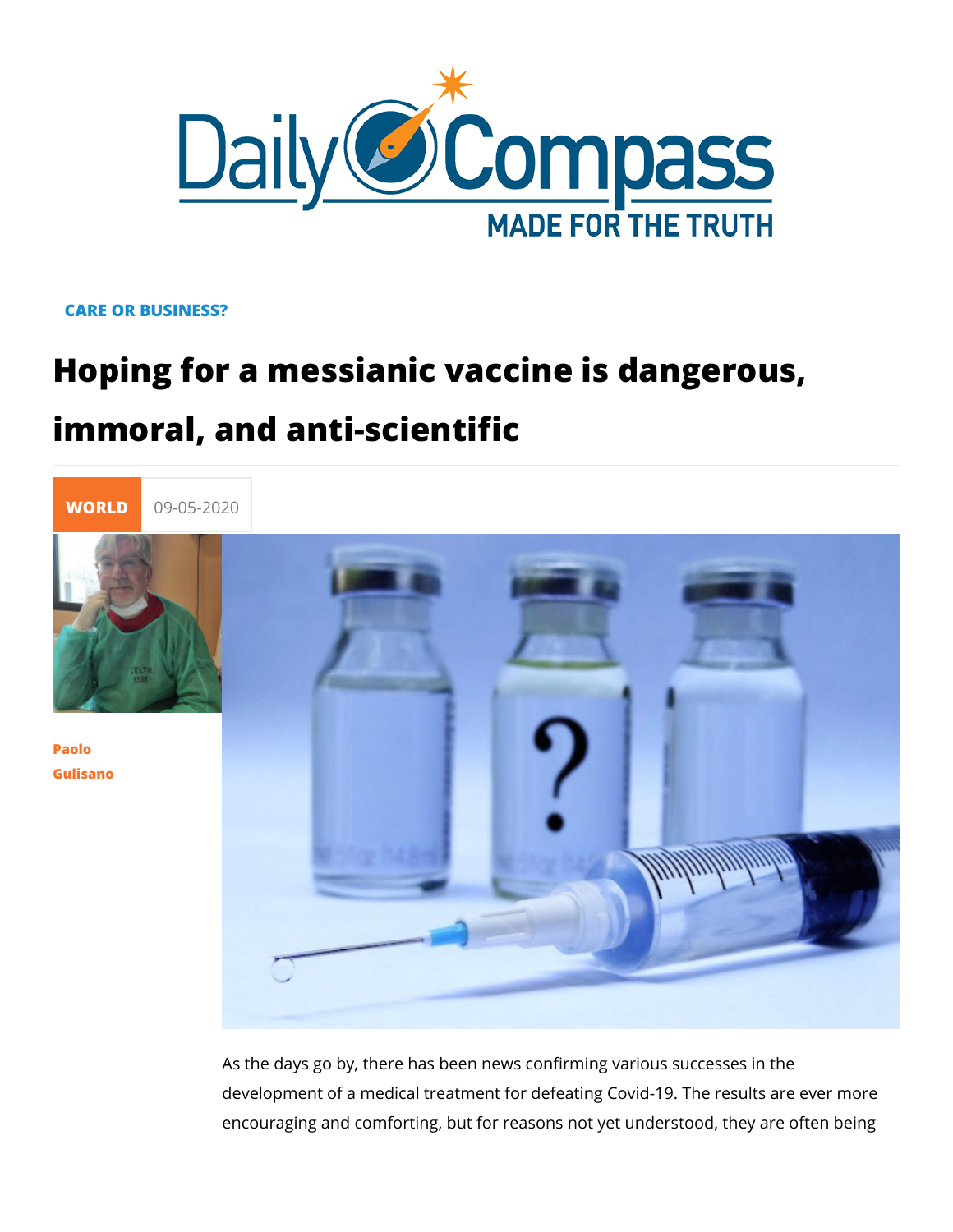met with skepticism and at times even suspicion and diffidence

On the contrary, there seems to be an attitude of oaw basing listed field of vaccine very few people have any doubts that it will arrive and that it will solve every problem. Even high-profile Church vaccine will be created as soon as possible. We are not told the indeed even of the certainty that there will be a vaccine soon. result of a certain relentless propaganda campaign that ever s pandemic has said that the vaccine will be the solution to th would be completely legitimate to doubt this, because it is not a vaccine for every single disease. For example, there is no v vaccine for hepatitis C, which is one of the most dangerous in there is one for hepatitis A and B); and above all a vaccine has type of coronavirus, a family of viruses that the medical comm for sixty years.

And what about  $SARS$ ? We know that the presemta  $\&$  on goth-nied inciru structure very similar to that of the 2002 SARS coronavirus. H possible to make a vaccine while for the last 18 years we have making one for the first SARS? To tell the truth, many attempt an anti-SARS vaccine, with absolutely negative results. Four e tested on animals, and they did lead to the production of antit which is not sumpsripsing for Beelvite has Tehxep Daanleyd Cform pass However, all of the vaccinated mice developed very serious sid specifically a Th2 immunopathology with eosinophil infiltration researchers concluded that it was necessary to proceed with g application of SARS coronavirus vaccine for humans. In the en

Thus the news that a vaccine is already ready and will be avai months perhaps even before next winter in order to prevent the second wave, should be met with great prudence and critical reasonable to greet the news of a vaccine with at least as muc by those who have proposed the therapeutic use of chloroquin, treating Covid-19.

And yet the expectation of the vaccine has stirred up almost m expectatioFro.r this reason, it would be prudent for leaders of th hierarchy to abstain from sponsoring the vaccine, at least unti vaccination are being proposed. From this point of view, the A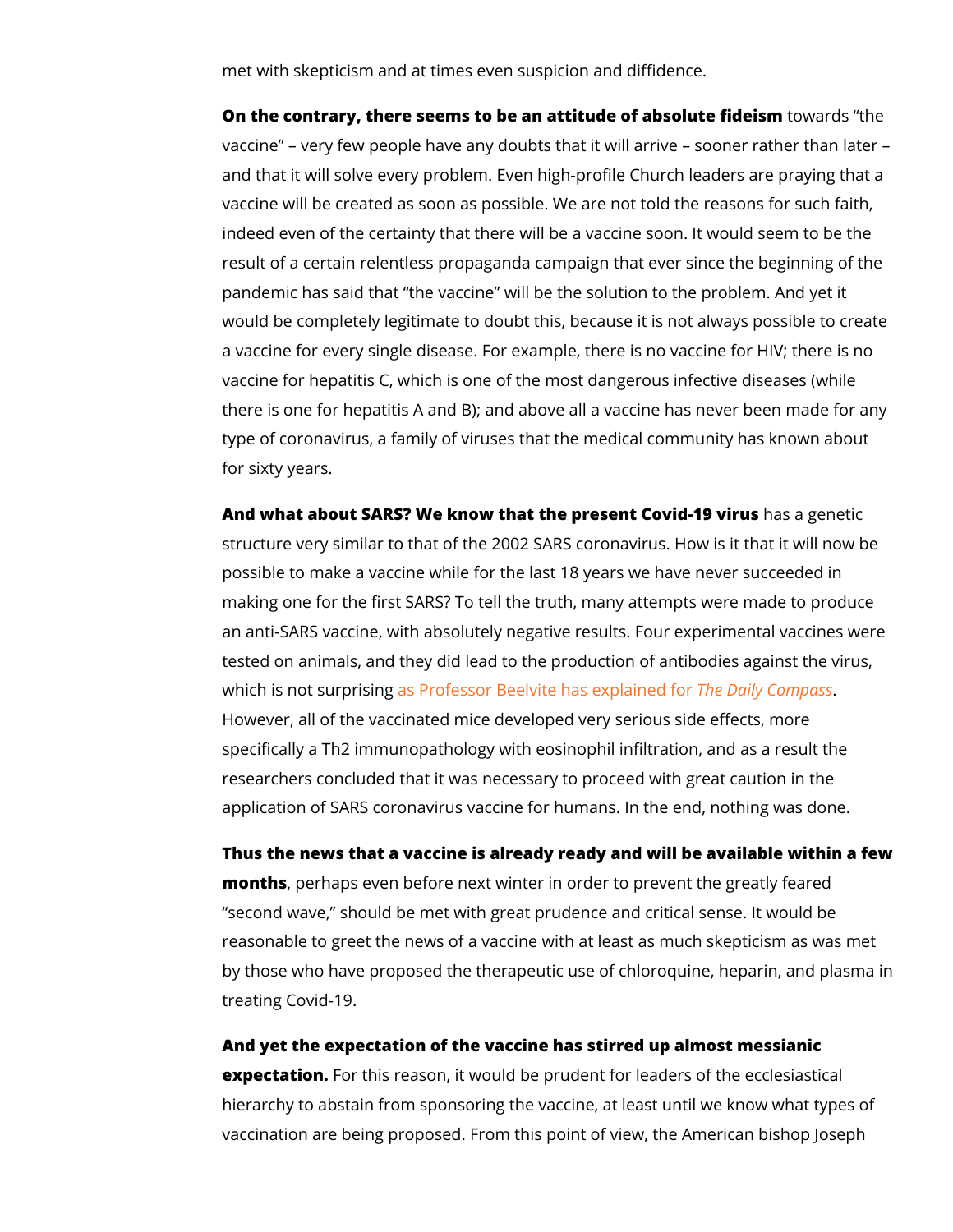Strickland of Tyler, Texas, has made a very valuable statement. He has publicly declared his conscientious objection against any development of a vaccine for the coronavirus that uses tissues from aborted children. Bishop Strickland has distinguished himself during this epidemic by his interventions in the area of bioethics. In particular, he has spoken out strongly denouncing the practice of euthanasia against the elderly and disabled. At the end of March, he refused to sign a "Statement on Scarce Healthcare Resources" issued by the Bishops' Conference of Texas. "The elderly, the disabled, and the most vulnerable should always be protected and shown a love of preference," Strickland said, "because they are the poor in our midst, during this pandemic." The bishop of Tyler recalled that there are several principles of moral theology that should be applied. "For example, the family should always be consulted and considered in making vital moral decisions such as these."

**Regarding the vaccine, Bishop Strickland has expressed his dismay** at the fact that "also with Covid-19 we are discussing the use of tissue from aborted foetuses for medical research." In so doing, the Texas prelate has struck a painful nerve: for some time various pro-life organisations in the United States have denounced the fact that certain vaccines have been produced using cell lines obtained from aborted foetuses. These are very widespread vaccines like the quadrivalent vaccine for measles, mumps, and rubella, and the hepatitis A vaccine.

**Cells from aborted foetuses are also being used** for several of the potential Covid-19 vaccines that are presently being studied, cells that are not from miscarriages but from procured abortions. The Children of God for Life Association issued a press release which explained how "in the majority of seasonal influenza vaccines, the need to rapidly produce great quantities of the vaccine was a problem for many years, because the pharmaceutical agencies used chicken eggs to grow their viruses. It takes several months and millions of eggs to produce these vaccines, and so many agencies began looking for other cell lines in order to speed up production." Some of these cell lines are human cells taken from aborted foetuses.

**The ethical problems raised by research, production, commercialisation** and the use of vaccines are neither new nor few in number. In the case of Covid-19, such objections could easily be ignored in the name of "the emergency." The people could easily be led to accept the logic of "the end justifies the means." For the sake of saving many people from Covid-19, why shouldn't we accept the sacrifice of a few foetuses? And in reality this is the true and proper moral blackmail that courageous pastors like Bishop Strickland have denounced. A good end can never justify an evil means. In